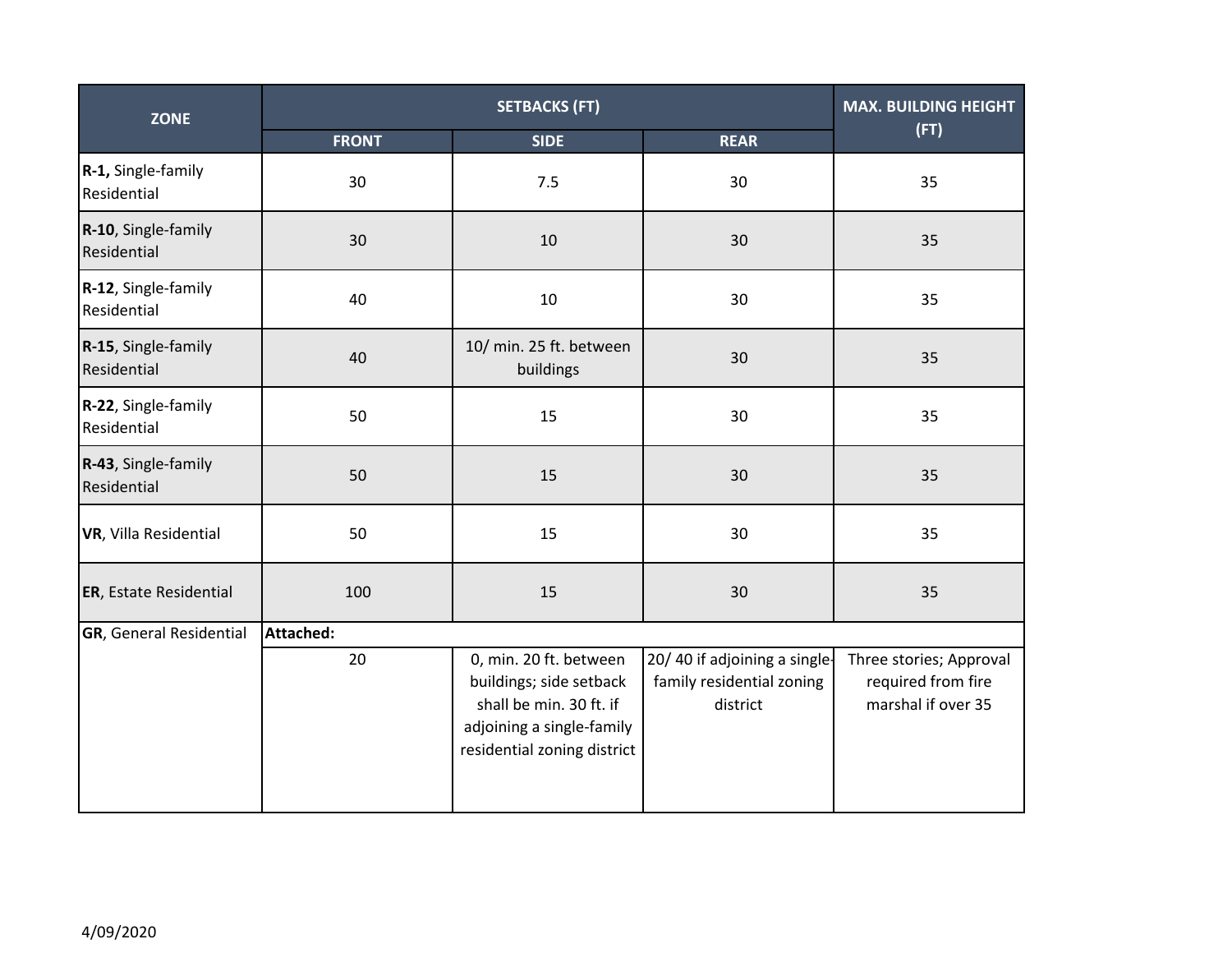| <b>GR</b> , General Residential                                                                            | Detached:                                                                                      |                                                                                                                                                                                          |                                                                       |                                                                                           |  |
|------------------------------------------------------------------------------------------------------------|------------------------------------------------------------------------------------------------|------------------------------------------------------------------------------------------------------------------------------------------------------------------------------------------|-----------------------------------------------------------------------|-------------------------------------------------------------------------------------------|--|
|                                                                                                            | 15/ Garage 20                                                                                  | 0, min. 10 ft. between<br>buildings and min. 20 ft.<br>every ten dwelling units;<br>side setback shall be min.<br>30 ft. if adjoining a single-<br>family residential zoning<br>district | 20/40 if adjoining a single-<br>family residential zoning<br>district | Three stories; Approval<br>required from fire<br>marshal if over 35                       |  |
| LC, Limited Commercial                                                                                     | 40/ Driveway and<br>Parking 20                                                                 | 10/75 if adjoining a<br>residential zoning lot                                                                                                                                           | 20/75 if adjoining a<br>residential zoning lot                        | 35                                                                                        |  |
| OI, Office Institutional                                                                                   | 40/ Driveway and<br>Parking 20                                                                 | 10/75 if adjoining a<br>residential zoning lot                                                                                                                                           | 20/75 if adjoining a<br>residential zoning lot                        | 35                                                                                        |  |
| <b>GC</b> , General Commercial                                                                             | 40/ Driveway and<br>Parking 20                                                                 | 10/75 if adjoining a<br>residential zoning lot                                                                                                                                           | 20/75 if adjoining a<br>residential zoning lot                        | 35; up to 60 with rezoning                                                                |  |
| LUC, Limited-use<br>Commercial<br>(See zoning ordinance<br>for requirements for<br>specific LUC districts) | 40/ Driveway and<br>Parking 20                                                                 | 10/75 if adjoining a<br>residential zoning lot                                                                                                                                           | 20/75 if adjoining a<br>residential zoning lot                        | Ten stories; Approval<br>required from fire<br>marshall if over 35                        |  |
| LI, Light Industrial                                                                                       | 30/ Parking 30<br>Note: no parking within<br>30 ft. of any adjoining<br>residential zoning lot | 20/100 if adjoining a<br>residential zoning lot                                                                                                                                          | 20/100 if adjoining a<br>residential zoning lot                       | Unlimited; Approval<br>required from fire<br>marshall and building<br>official if over 35 |  |
| <b>GI</b> , General Industrial                                                                             | 50/ Parking 50<br>Note: no parking within<br>50 ft. of any adjoining<br>residential zoning lot | 20/100 if adjoining a<br>residential zoning lot                                                                                                                                          | 50/100 if adjoining a<br>residential zoning lot                       | Unlimited; Approval<br>required from fire<br>marshall and building<br>official if over 35 |  |
| LUR-14, Limited-use<br>Residential no. 14                                                                  | 10/ Garage 20 as<br>measured from back of<br>sidewalk                                          | 0, min. 10 ft. between<br>buildings; min. 20 ft.<br>every 10 dwelling units                                                                                                              | 10                                                                    | Two stories plus<br>basement                                                              |  |